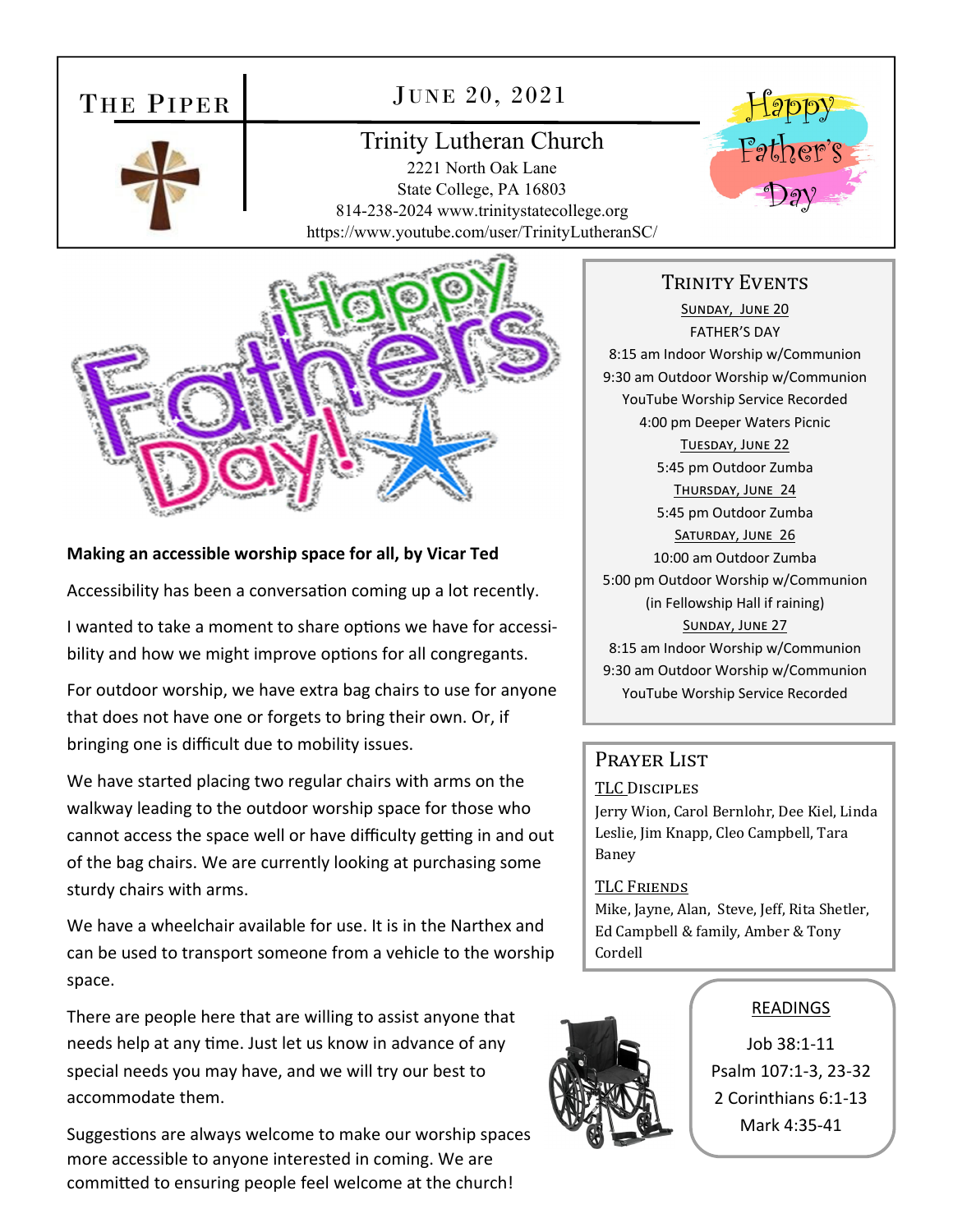# *From the Pastor's Desk*

#### Dear Beloved of God,

What's in a name? Probably a question most of us rarely entertain or even consider. What's in a name? From Shakespeare we learn:

We use the phrase **'A rose by any other name would smell as sweet**' today to indicate that things are what they are, no matter what name you give them.

This line – 'A rose by any other name would smell as sweet' – is a quotation from William Shakespeare's play Romeo and Juliet, spoken by Juliet Capulet (Act 2, Scene 2) to herself whilst on her balcony, but overheard by Romeo Montague.

> 'Tis but thy name that is my enemy; Thou art thyself, though not a Montague. What's Montague? It is nor hand, nor foot, Nor arm, nor face, nor any other part Belonging to a man. O, be some other name! What's in a name? That which we call a rose By any other name would smell as sweet; So Romeo would, were he not Romeo call'd, Retain that dear perfection which he owes Without that title. Romeo, doff thy name, And for that name which is no part of thee Take all myself.



Juliet is saying that even if the rose has a different name it would still have its wonderful scent. She is a highly intelligent girl and this monologue is one of the most profound observations in all of Shakespeare.

https://www.nosweatshakespeare.com/quotes/famous/rose-by-any-other-name/

We learn in Genesis 2:19 the importance of names and naming when God instructs Adam to name all the animals, thereby joining God in the task of creation. Naming puts the human and the animals in a unique relationship. To know another's name is to have some power over them. For example, have you ever been out in public somewhere and hear your name being called? If you have, you know you stop and look around to see who wants you. Sometimes the person being called is not you, but you still stopped and looked around. Someone who knows your name has some power over you!

When our daughter and son-in-law were expecting Frederick, they asked Ann and I what we wanted to be called as grandparents. Ann chose "Nana," while I selected "Pappy." Now as our grandson approaches his second birthday, we find he can say, "Nana" rather clearly, but "Pappy" is a bit harder. His best efforts have come out "Popeye"! And in time, he abbreviated it to simply, "Pie" (or "Peye," if you will!)!

I kind of like it! It's a unique name that reminds me of a unique relationship I have with my grandson, after all, it's his designation for me and no one else in his world shares that name, that identity! What a wonderful blessing!

Our names are special and possess incredible meaning. No one likes to be called by the wrong name, that is, a name other than the one they were born with, unless it's a beloved nickname given by a friend or loved one!

 As my mother grew older, she has trouble remembering names, so when she would meet someone new and be introduced, she would often respond by saying something like, "No, that's not your name, to me your name is My mother never remembered the given name, but she never forgot the name she had given them!

What's in a name? A great deal if we think about it! Our names reflect who we see ourselves to be as well as how others see us. Names are important even to God, that's why we are not to misuse his name. Just like us, knowing God's name gives us some power over him so when we call upon his name, we have his undivided attention. Thanks be to God for our names!

Love, you and peace,

Peye (Pie)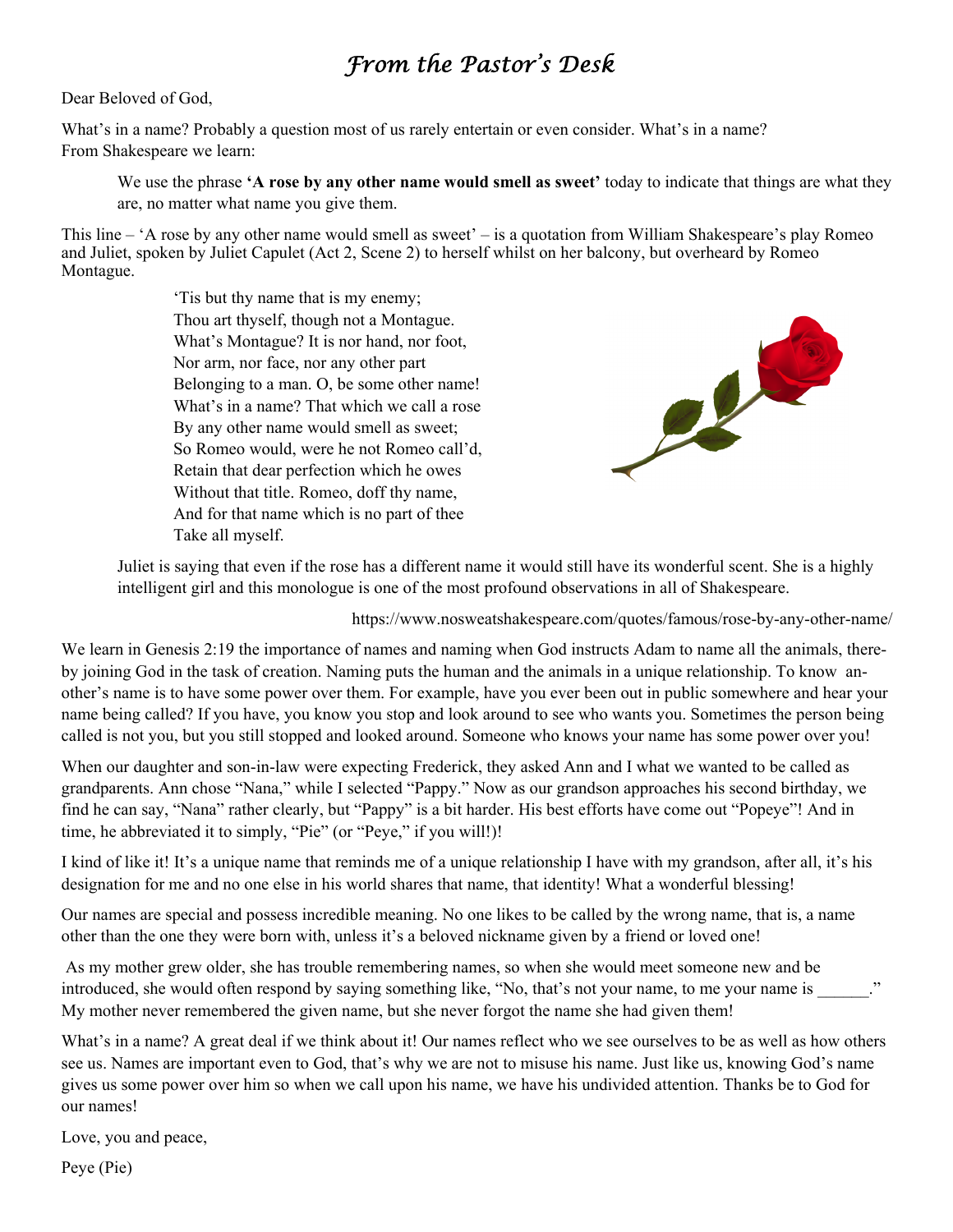Amber & Tony Cordell were added to the prayer list last week. The Cordell family are dear friends of the Burn family. They are currently experiencing one of the worst nightmares imaginable. Tony was tragically injured in an accident and will be out of work for the foreseeable future. Within the next few weeks, Amber will be on leave from her job, as an ultrasound technician, for the birth of their second child.

They are not people who would ask for anything. We are asking for prayers to help lift them up during this difficult time, as they have a long road ahead with many new challenges to tackle. The emotional and financial toll of Tony's accident will leave them strained in many ways. There is a GoFundMe page established to assist them for those who would like to help.

# https://gofund.me/6f9ffec5

Thank you and God Bless, Emma and Brian Burn If you have questions, contact Emma at egb2008@gmail.com or call/text (814) 441‐2471



# **JULY BIRTHDAYS**

| Lynn Garrison         | 3  |
|-----------------------|----|
| Cindy Moyer           | 3  |
| Heather Card          | 5  |
| Linda Leslie          | 5  |
| Lauren Falsone        | 6  |
| Stephen Clinger       | 7  |
| Lena Sheaffer         | 8  |
| <b>Scott Sheaffer</b> | 11 |
| Roger Glad            | 12 |
| Don Kiel              | 12 |
| <b>Laurette Gonet</b> | 14 |
| Cynthia Rabbers       | 15 |
| Louis Mayer           | 18 |
| <b>Scott Peachey</b>  | 21 |
| Chloe Webb            | 21 |
| Olivia Webb           | 21 |
| Selena Tressler       | 24 |
| Sally Adams           | 25 |
| Nicolle Frey          | 25 |
| Sarah Zembower        | 25 |
| Parker Phillips       | 29 |

# TRINITY LUTHERAN CHURCH

Pastor Ronald C. Miller, Jr. tlcrevron@gmail.com

**STAFF** 

Vicar Ted Williams wwilliams001@luthersem.edu

 Beth Robbins Office Administrator tlcoffice2@comcast.net

Barbara Roberts, Pianist barbroberts1960@gmail.com

Brian Woodland, Custodian oppgrade9@yahoo.com

# **COUNCIL**

JULY 2019 - JUNE 2022

#### **EXECUTIVE TEAM**

John Fryer, President (chenita@earthlink.net) Carol Smith, Vice President (piffy1957@gmail.com)

Laurette Gonet, Secretary (Laurette.Gonet@gmail.com)

#### CHURCH PROPERTIES TEAM

Jay Aubuchon (jayaubuchon@gmail.com) Bob Coyle (bcoyle63@gmail.com)

#### MEMBERS AT LARGE

Kayla Smith (kayjosmith22@gmail.com) Sue Glad (susieglad@comcast.net) Elaine Burn (ejb559@comcast.net) Sue Ellen Krupa (sekrupa77@gmail.com)

#### FINANCIAL TEAM

Christy Bartley, Treasurer (bartleychristy49@gmail.com) Debbie Fryer, Financial Secretary (debbieconrad19522@yahoo.com)